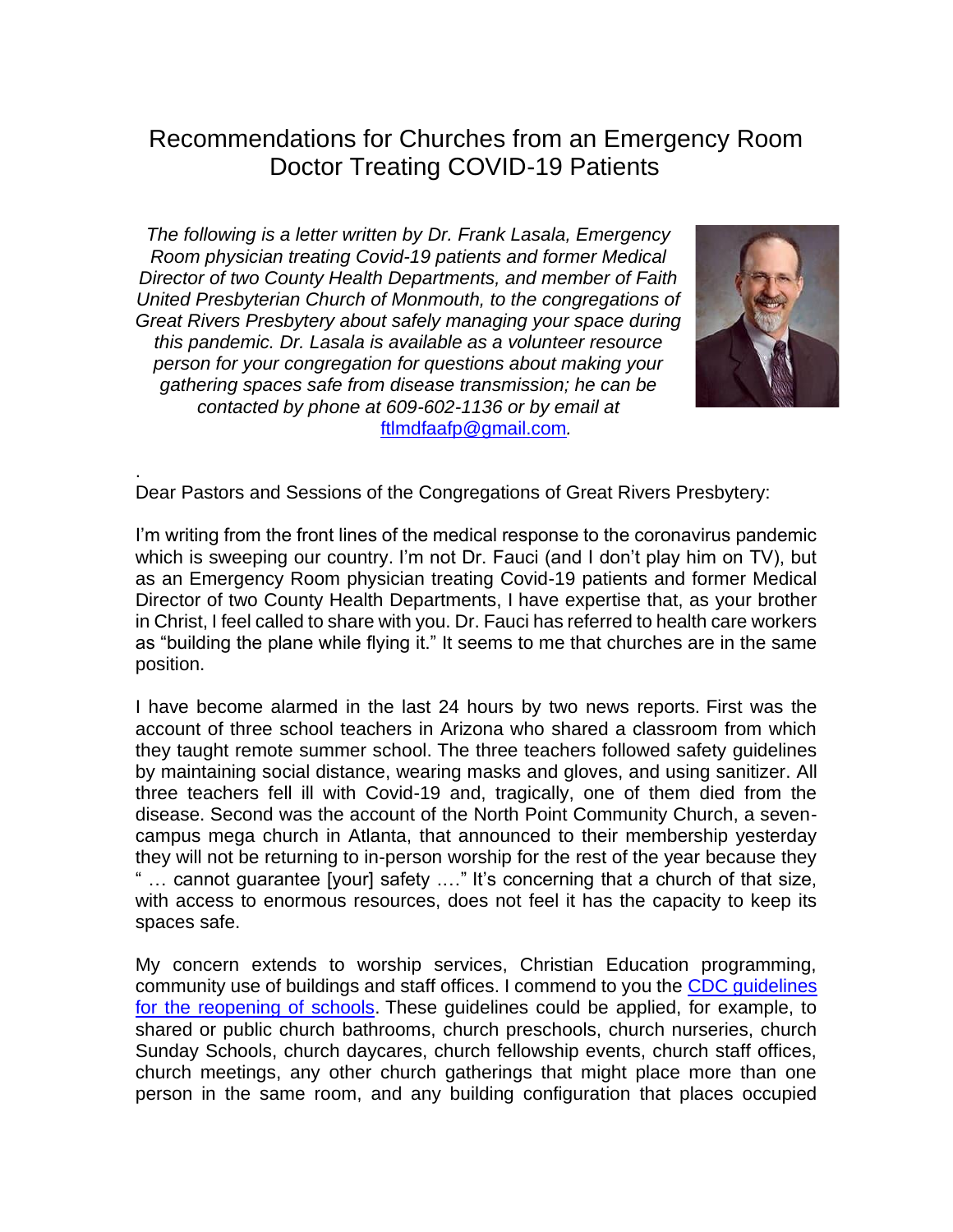rooms on the same ventilation trunk (unless windows can be opened for continuous fresh air). I share these guidelines with the caveat, sadly, that they were not sufficient to protect the teachers in Arizona.

I want to highlight certain provisions in the CDC guidelines. In my view it will be next to impossible for most congregations to apply the safety precautions I will excerpt here.

# **Readiness**:

Supplies to have on hand in large quantities include masks/cloth face coverings, gloves, no-touch thermometers, no-touch hand sanitizer dispensers (for both individuals and at sanitizing stations placed throughout the building), CDC approved cleaning and disinfecting solutions, paper towels, tissues, no-touch hand soap dispensers, no-touch foot pedal trash cans and disposable food service items.

Assess the ability of all persons to acquire and clean masks/face coverings and supply those individuals/households who do not have this capacity.

Check that ventilation systems are operating properly. If more than one room shares the same ventilation system, keep windows open and close off areas that have sealed windows. Adjust equipment settings to increase circulation of outdoor air throughout the building.

Provide physical social distancing guides on walls and floors. Provide physical barriers such as plexi-glass in high circulation areas such as a reception desk.

Plan to train – and re-train frequently – all participants in social distancing, donning/doffing/wearing masks, and handwashing.

### **Wellness/Health checks:**

Plan for daily health checks on every person who enters the building (staff, students, community members and congregants) with temperature screenings and symptom checks each time they enter the building. Include provision for privacy of the screenings.

Provide training for the person assigned to conduct these health checks. Provide appropriate PPE for the person conducting health checks (masks, gloves, no-touch thermometers) and design the screening space to maintain social distance between screener and the persons being screened.